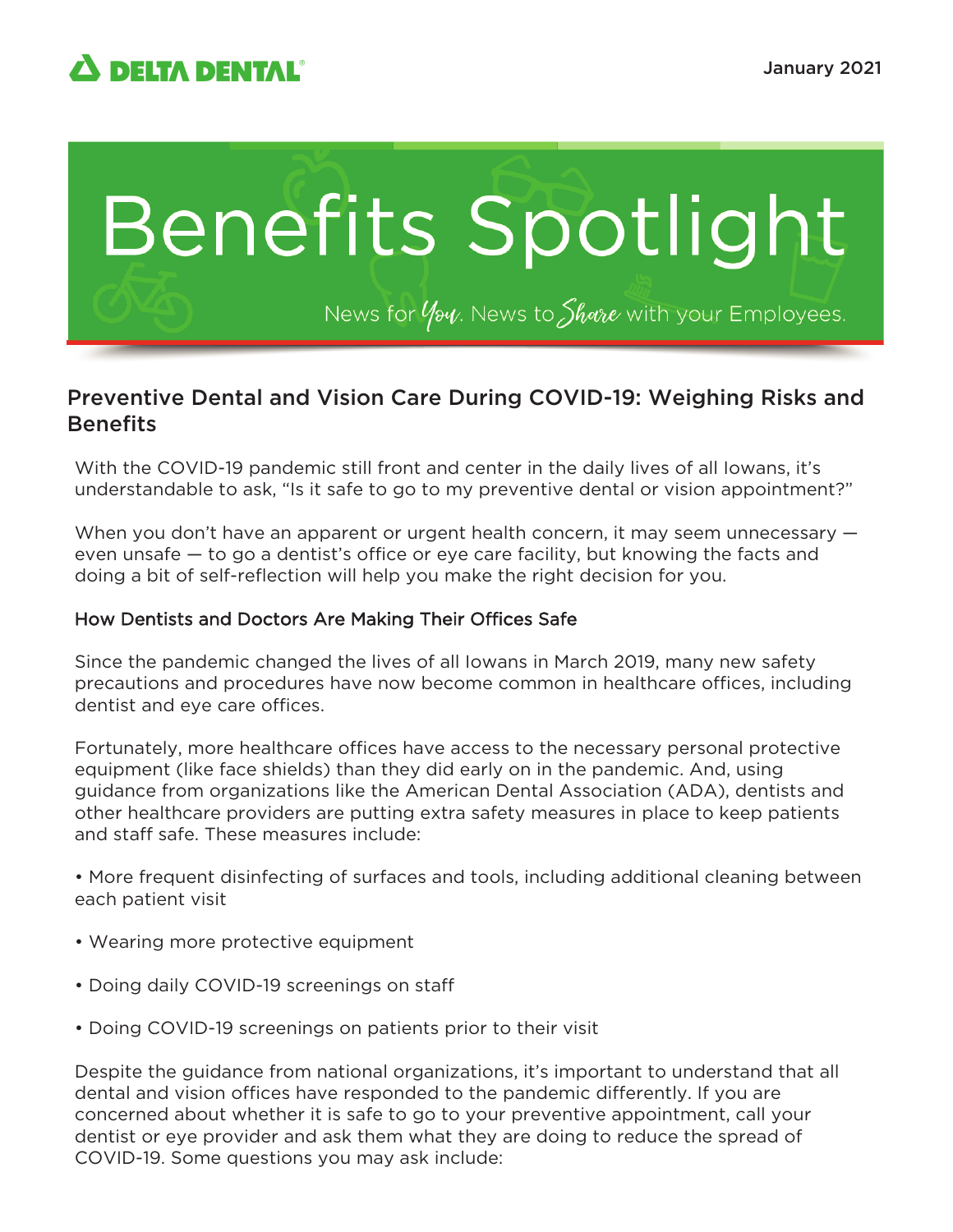• What new procedures have you put in place to keep staff and patients safe?

• What cleaning measures are you taking? Will my exam room be cleaned immediately before and after my visit?

• Is the office reducing the number of patients served to ensure social distancing?

## Should I Go? Two Important Questions to Ask Yourself

Getting a clear picture of how your dentist or vision provider has responded to the pandemic is important. But as you weigh whether to keep your scheduled preventive dentists or vision appointment, asking yourself these two questions are crucial:

- 1. Am I feeling sick?
- 2. Is someone is my household feeling sick?

Please stay home if you or someone in your household is not feeling well. Staying home if you or someone you live with is sick is the best way to stop the spread of COVID-19.

## If You Don't Go Now, Make a Plan

If you are not comfortable going to your preventive dental or vision appointment, or if you or someone in your household is sick, plan on rescheduling your appointment as opposed to canceling.

Rescheduling your appointment will ensure your care doesn't slip. Canceling your appointment means that you'll have to call back to reschedule — and remembering to do that can be hard as life gets busy. Rescheduling your preventive appointment will take one item off your to-do list, while allowing you to get the all-important preventive care you need to stay healthy.

#### SOURCES:

[https://www.health.harvard.edu/diseases-and-conditions/preventing-the-spread-of-the](https://www.health.harvard.edu/diseases-and-conditions/preventing-the-spread-of-the-coronavirus#:~:text=Many%20medical%20and%20dental%20practices,will%20let%20you%20know.)coronavirus#:~:text=Many%20medical%20and%20dental%20practices,will%20let%20you %20know.

<https://www.webmd.com/lung/coronavirus-dental-care#1>

# Calcium Is Great, But You Need Vitamin D, Too

Your teeth are bones, and what nutrient helps feed your bones above any other? Calcium! Most of us know that our bones need calcium to grow and rebuild, but did you know that calcium works best with vitamin D?

Vitamin D supports the calcium absorption process — that is, it helps your bones soak up calcium to be strong and healthy. If you don't have enough vitamin D in your system, which your doctor may refer to as a vitamin D deficiency, your body could be absorbing only a fraction of the calcium your consuming  $-$  as little as  $1/3$  of it.

How do you get vitamin D? One simple way is to get it by spending a 10-30 minutes in the midday sun a few times a week. If you are in the sun longer than 30 minutes, use sunscreen to prevent sunburn.